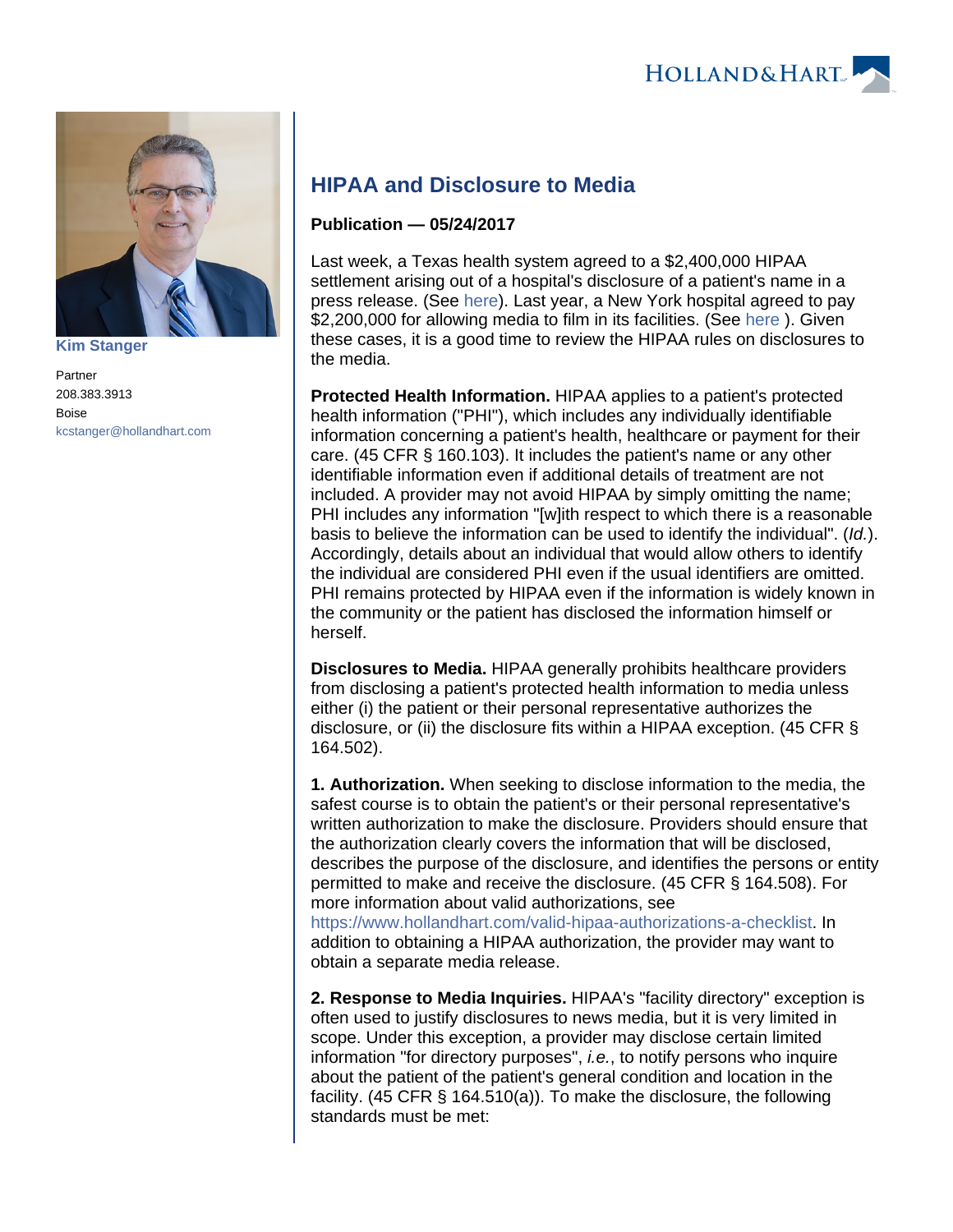

a. **Disclosure is Consistent with Patient's Wishes.** The exception will only apply if either (i) the patient or personal representative "is informed in advance of the use or disclosure and has the opportunity to agree to or prohibit or restrict the use or disclosure" for directory purposes, or (ii) "[i]f the opportunity to object … cannot practicably be provided because of the individual's capacity or an emergency treatment circumstance," the provider concludes that the disclosure is "consistent with the prior expressed preference of the individual, if any" and the disclosure is "[i]n the individual's best interest…." (45 CFR § 164.510(a)). The provider's Notice of Privacy Practices likely contains a provision that notifies the patient that disclosures may be made for facility purposes unless the patient objects. For competent patients, the notice arguably provides the required "opportunity to agree to or prohibit" disclosures for facility purposes; however, the OCR has stated:

> The patient must be informed about the information to be included in the directory, and to whom the information may be released, and must have the opportunity to restrict the information or to whom it is disclosed, or opt out of being included in the directory. The patient may be informed, and make his or her preferences known, orally or in writing.

(OCR FAQ [here\)](https://www.hhs.gov/hipaa/for-professionals/faq/483/does-hipaa-permit-hospitals-to-inform-visitors-about-a-patients-location/index.html). If the patient objects, the provider may not make the disclosure. If the patient is incompetent, the provider will have to establish both (i) that the disclosure is consistent with the patient's prior expressed preferences and (ii) that the disclosure is in the patient's best interests. That may be difficult to do in the case of media disclosures, and virtually impossible if the provider has never treated the patient before.

- b. **Ask for Patient by Name.** Assuming that disclosure is consistent with the patient's wishes, disclosure for directory purposes may only be made "to persons who ask for the [patient] by name." (45 CFR § 164.510(a)(1)(ii)(B)). Thus, providers may not disclose PHI in response to general media inquiries where media do not identify the patient by name.
- c. **Disclose Only Limited Information.** If the foregoing conditions have been satisfied, the provider may only disclose the limited information set forth below (45 CFR  $\S$  164.510(a)(1)(i)):
	- i. **The patient's name.** Of course, the media already has the patient's name because they can only obtain PHI if they asked for the patient by name.
- ii. **The individual's location** in the healthcare provider's facility.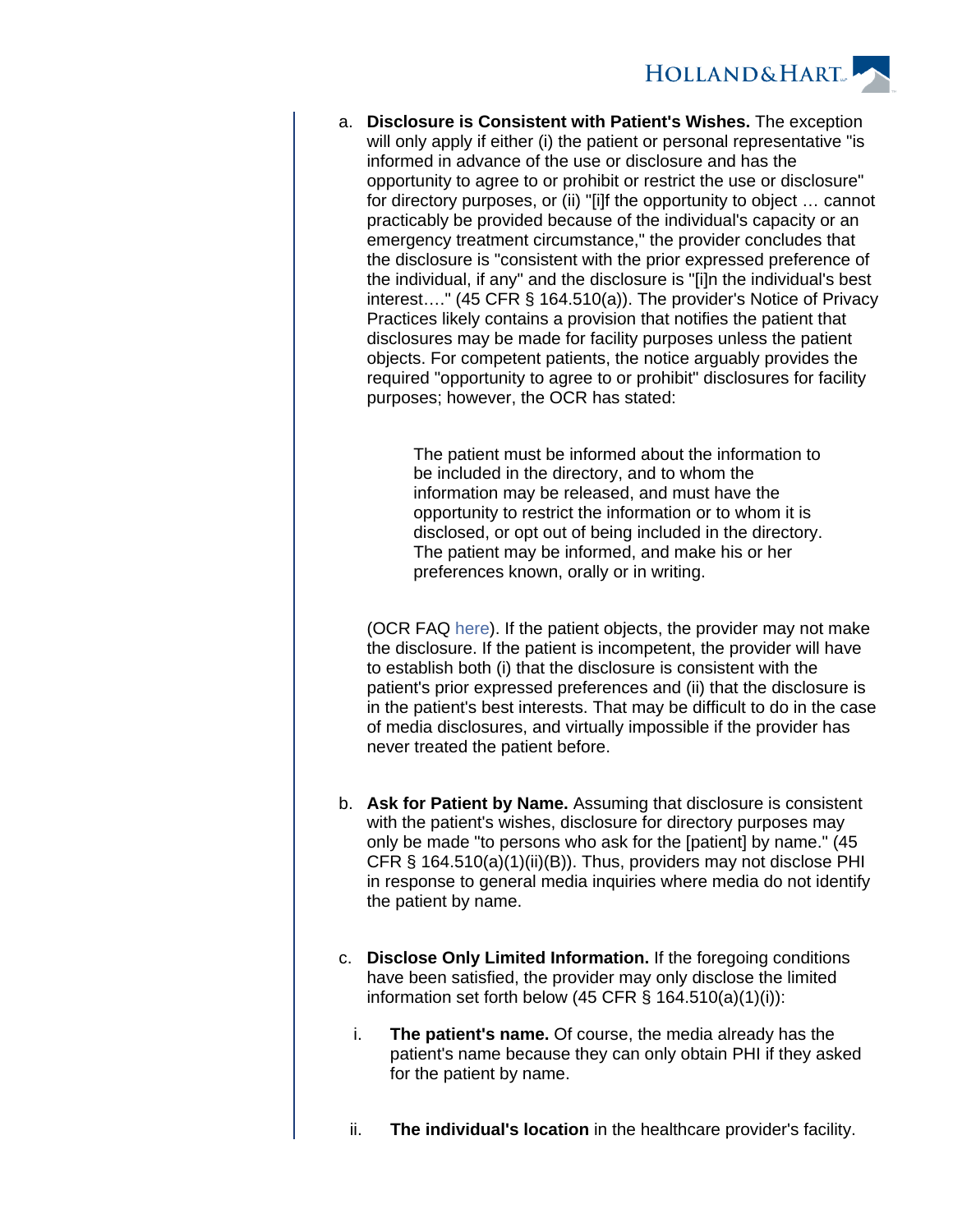

Providers should not disclose the location in the facility if it would effectively disclose the nature of the patient's treatment, e.g., the psychiatric unit, labor and delivery, or a drug and alcohol treatment facility.

iii. **The individual's condition described in general terms** that does not communicate specific medical information about the individual, e.g., "fair, critical, stable, etc." (65 FR 82521). The American Hospital Association has recommended the following one-word descriptions of a patient's condition:

**Undetermined:** Patient awaiting physician and assessment.

**Good:** Vital signs are stable and within normal limits. Patient is conscious and comfortable. Indicators are excellent.

**Fair:** Vital signs are stable and within normal limits. Patient is conscious but may be uncomfortable. Indicators are favorable.

**Serious:** Vital signs may be unstable and not within normal limits. Patient is acutely ill. Indicators are questionable.

**Critical:** Vital signs are unstable and not within normal limits. Patient may be unconscious. Indicators are unfavorable.

**Treated and Released:** Patient received treatment but was not admitted.

**Treated and Transferred:** Received treatment. Transferred to a different facility. (Although a hospital may disclose that a patient was treated and released, it may not release information regarding the date of release or where the patient went upon release without patient authorization.)

(AHA, HIPAA Privacy Regulations: Frequently Asked Questions, available [here\)](http://www.aha.org/content/00-10/frequentlyaskedquestions0302.pdf). The OCR has stated, "[t]he fact that a patient has been "treated and released," or that a patient has died, may be released as part of the directory information about the patient's general condition and location in the facility, provided that the other requirements at 45 CFR § 164.510(a) also are followed." (OCR FAQ [here](https://www.hhs.gov/hipaa/for-professionals/faq/485/can-a-patients-release-status-be-part-of-the-facility-directory/index.html)).

To summarize, the "facility directory" exception may allow limited disclosures to the media, but it is difficult to satisfy all the necessary prerequisites, including patient notice and consent. Moreover, I question whether such disclosures to the media are really for "facility directory purposes"—the reason the exception exists. Finally, the exception does not require disclosures to the media; it merely allows the disclosures if the conditions are satisfied. Out of respect for their patient's privacy, the patient's best interests, and regulatory intent, providers may appropriately decide it is safer not to disclose PHI to the media, or to limit the disclosure, unless the patient or the patient's personal representative expressly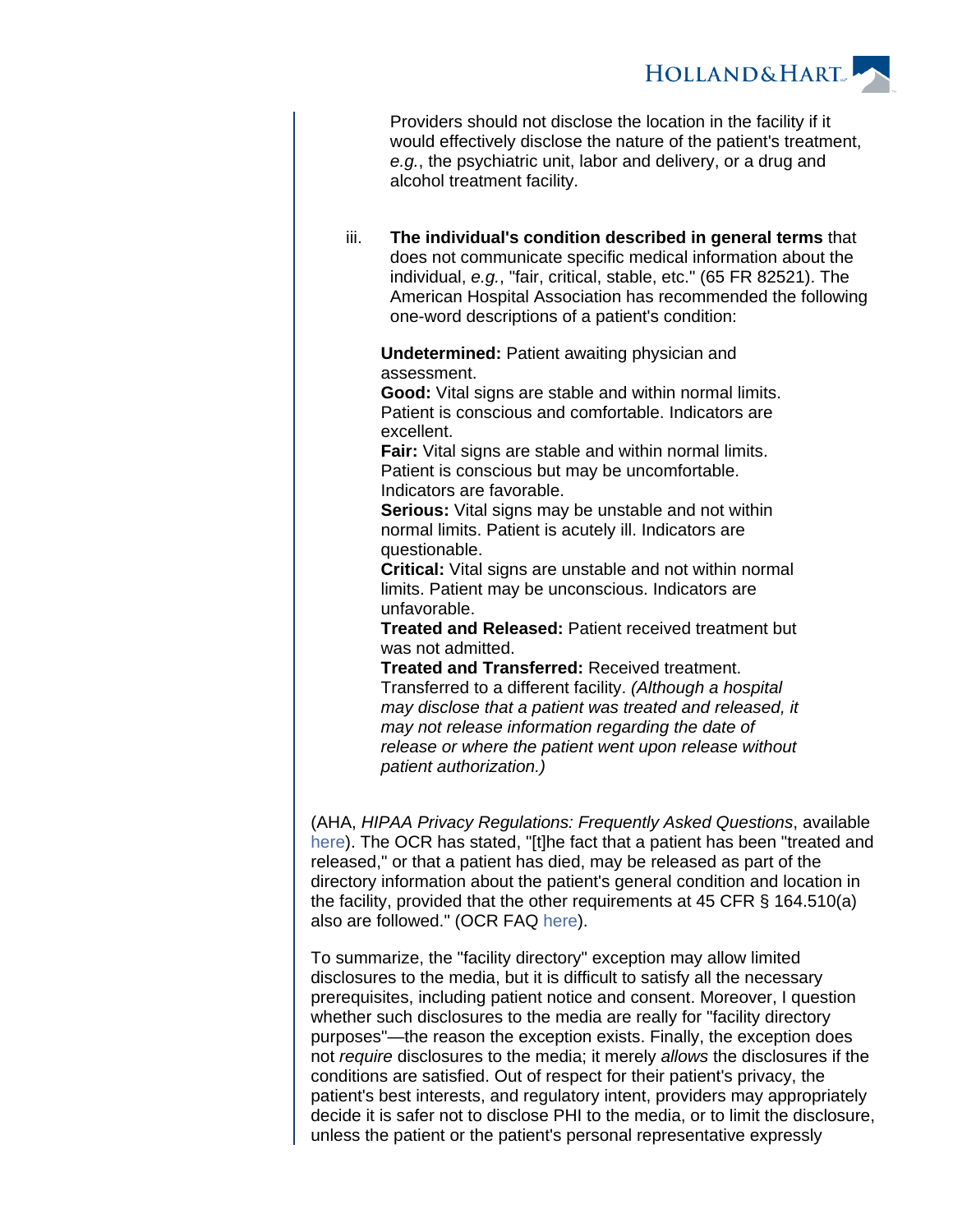

consents to such disclosures.

**Media Access to or Filming in Treatment Areas.** The provider's primary duty is to care for his or her patients. Media access, if not managed in an appropriate way, may impede care along with violating patient privacy, including the privacy of patients who may not be the subject of the media inquiry. Per the OCR's FAQ:

Health care providers cannot invite or allow media personnel, including film crews, into treatment or other areas of their facilities where patients' PHI will be accessible in written, electronic, oral, or other visual or audio form, or otherwise make PHI accessible to the media, without prior written authorization from each individual who is or will be in the area or whose PHI otherwise will be accessible to the media. Only in very limited circumstances, as set forth below, does the HIPAA Privacy Rule permit health care providers to disclose protected health information to members of the media without a prior authorization signed by the individual…. There are very limited situations in which the HIPAA Privacy Rule permits a covered entity to disclose limited PHI to the media without obtaining a HIPAA authorization. For example, a covered entity may seek to have the media help identify or locate the family of an unidentified and incapacitated patient in its care. In that case, the covered entity may disclose limited PHI about the incapacitated patient to the media if, in the hospital's professional judgment, doing so is in the patient's best interest. See 45 C.F.R. 164.510(b)(1)(ii). In addition, a covered entity may disclose a patient's location in the facility and condition in general terms that do not communicate specific medical information about the individual to any person, including the media, without obtaining a HIPAA authorization where the individual has not objected to his information being included in the facility directory, and the media representative or other person asks for the individual by name. See 45 C.F.R. 164.510(a). The HIPAA Privacy Rule does not require health care providers to prevent members of the media from entering areas of their facilities that are otherwise generally accessible to the public, which may include public waiting areas or areas where the public enters or exits the facility.

(OCR FAQ at [https://www.hhs.gov/hipaa/for-professionals/faq/2023/film](https://www.hhs.gov/hipaa/for-professionals/faq/2023/film-and-media/index.html)[and-media/index.html\)](https://www.hhs.gov/hipaa/for-professionals/faq/2023/film-and-media/index.html).

**Remember Other Laws.** HIPAA preempts less restrictive laws, but providers must comply with more restrictive privacy laws. It may be that state or other federal laws prohibit media disclosures even if HIPAA might allow them. For example, 42 CFR part 2 places stringent privacy requirements on federally assisted drug and alcohol treatment programs. Providers should consider other potentially applicable laws or common law